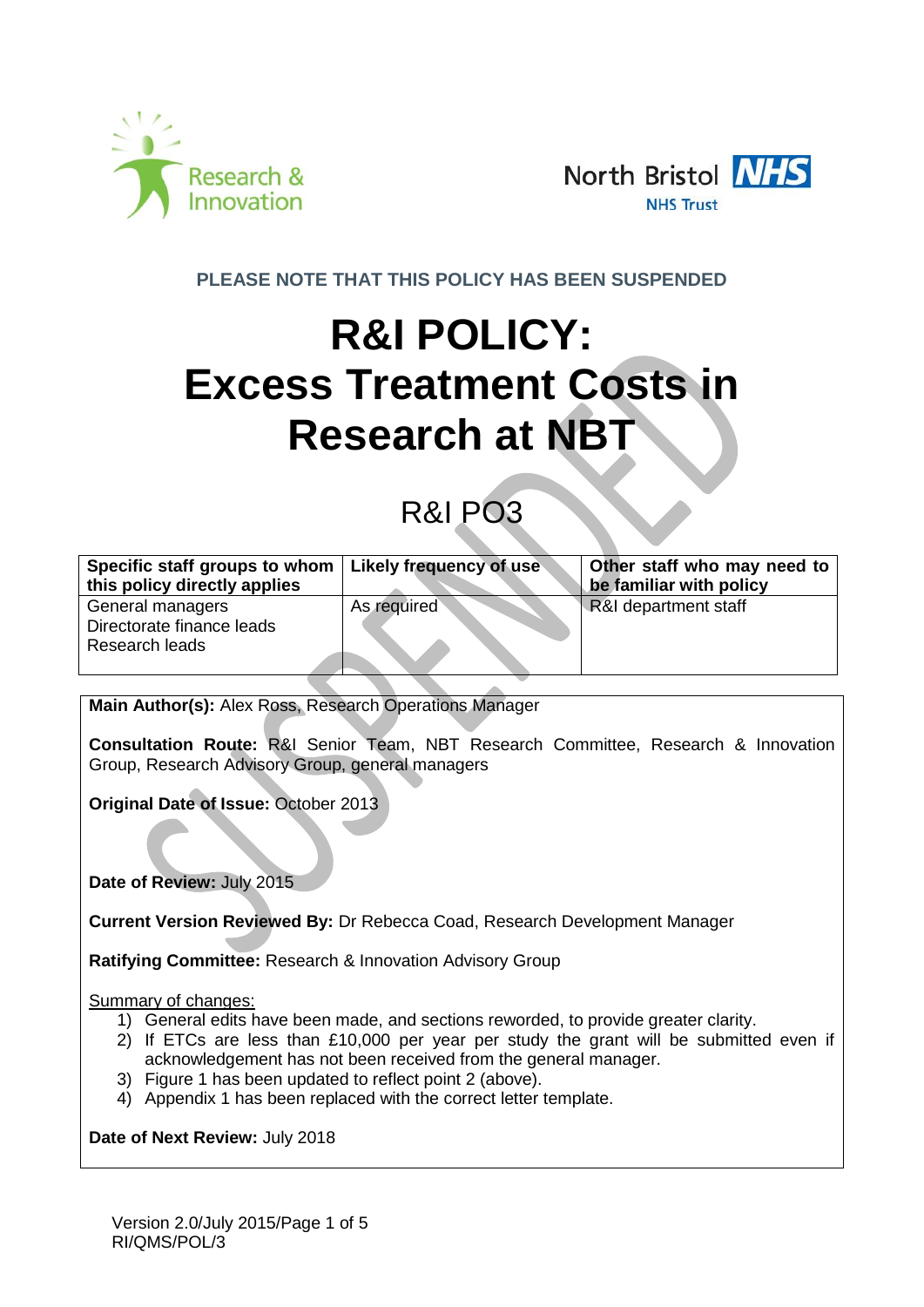#### **1. Purpose and Scope**

- 1.1. This policy explains the background and procedure for the review and sign-off of Excess Treatment Costs for research grant applications across North Bristol NHS Trust (NBT)
- 1.2. A delay in the set-up of some studies at NBT due to unresolved agreement over Excess Treatment Costs can result in reduced or missed opportunities for NBT patients to participate in research.
- 1.3. Key Risks: Financial, reputational

## **2. Background**

- 2.1. Treatment costs are the costs of patient care delivered during a research project which, if that care continued after the research finished, would continue to be incurred.
- 2.2. Excess Treatment Costs (ETCs) arise when the cost of the treatment being researched is different to the cost of the standard patient care pathway.
- 2.3. The ETCs for a research study might be more than that of standard care i.e. there is an additional cost, however, the reverse can also be true and savings may be generated from the proposed research resulting in negative ETCs.
- 2.4. Treatment costs, including ETCs, are considered by the Department of Health (DH) to be funded through tariff. NHS providers cannot refuse to fund research due to concerns over ETCs. It is the responsibility of directorates to renegotiate tariff income with Clinical Commissioning Groups (CCGs) if, on review, ETCs are consistently not being met:

*"NHS Treatment Costs related to non-commercial research studies, including ETCs, are the responsibility of the NHS and are funded through normal arrangements for commissioning patient care. This is because funding to cover these costs is allocated to PCTs\* as part of their overall revenue allocations. R&D related treatment costs usually make up only a small part of the overall costs of individual providers and are included in the reference costs used to calculate PbR tariffs (PbR tariffs are higher as a consequence).*  Given that research tends to be time limited, when new activity starts other *activity will generally have ended, providers should be able to cover research related treatment costs through existing commissioning arrangements. However, if providers experience material increases or decreases in Excess Treatment Costs between financial years, Trusts should apprise commissioners of this and commissioners should adjust funding accordingly. Where Trusts have made savings on research related patient care costs because industry has donated drugs or devices, the Trust should use these savings to offset ETCs incurred by other research studies." Guidance on Funding Excess Treatment Costs related to non-commercial research studies and applying for a subvention April 2009 \* now (CCGs)*

2.5. If the ETCs identified are considered to be significant, then it is possible to apply to the DH for a subvention, where the DH will cover some of the costs of the ETCs. However a subvention will only be provided in exceptional circumstances and will not cover the full amount.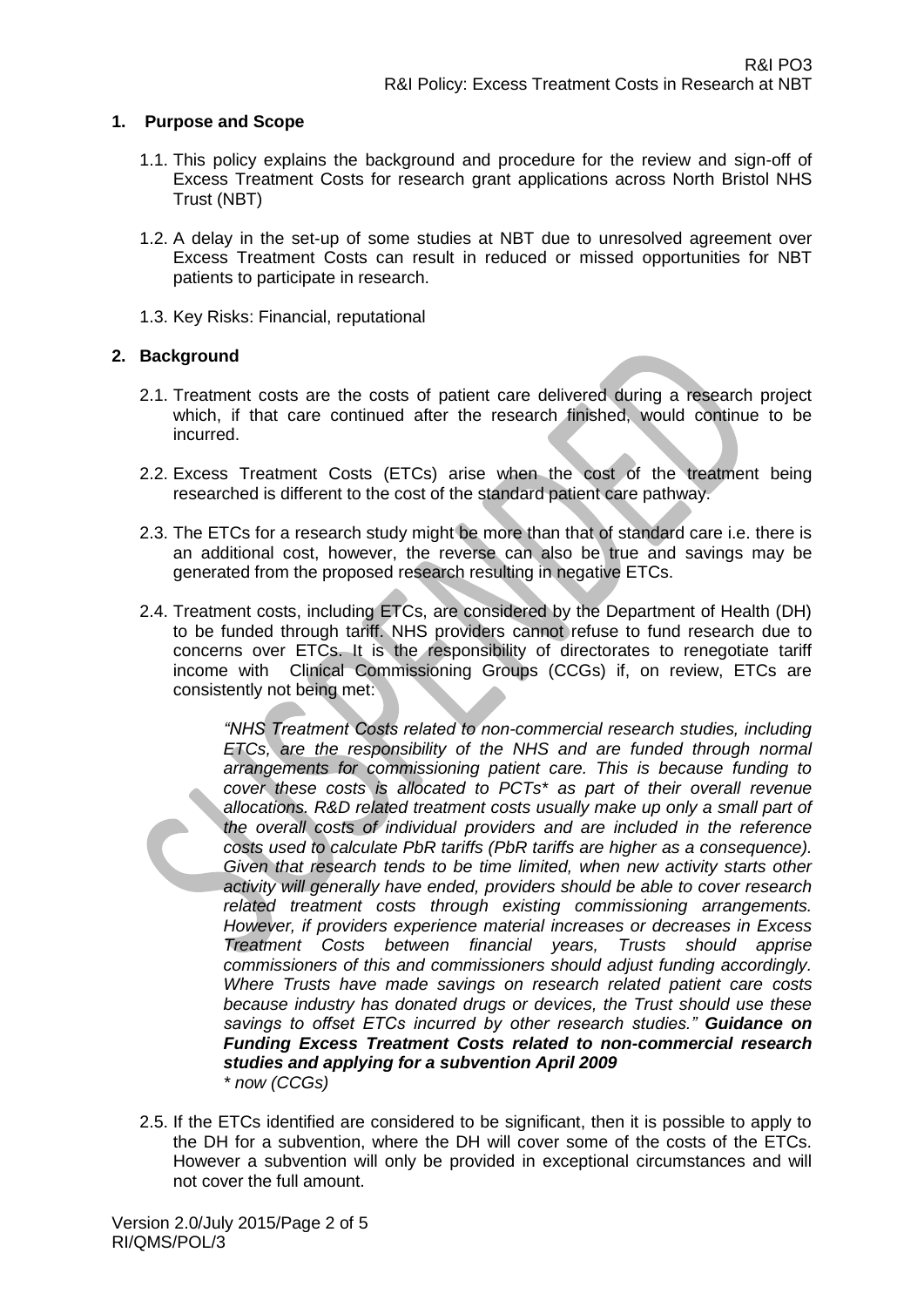- 2.6. Although not collected routinely, the total amount of ETCs at NBT are estimated by staff involved in costing research studies to be relatively low (estimated at c£20k- £30k per annum). Current examples include:
	- 2.6.1. A NIHR funded trial which involves an early intervention for patients with chronic fatigue syndrome; ETCs estimated at approximately £6,000 over 2 years.
	- 2.6.2. A NIHR portfolio adopted HTA trial involving use of an ACE inhibitor in Parkinson's Disease and early dementia; ETCs estimated at approximately £13,000 over 2 years.
- 2.7. Additionally, it is likely that negative ETCs apply to some research studies which may represent significant savings. Current examples include:
	- 2.7.1. A NIHR funded surgical trial involving the use of 2 different devices to treat urinary incontinence; ETCs estimated at a saving of approximately £24,000 over 3 years.
- 2.8. The Research and Innovation department (R&I) does not receive any funding to cover ETCs.

## **3. Policy**

- 3.1. Directorates will be informed as soon as possible by R&I if there are ETCs arising from a proposed research study via email.
- 3.2. An R&I representative (research development manager or research development officer) will summarise the ETCs in a standard letter (see Appendix 1) to the directorate general manager and the directorate accountant with a timescale for acknowledgement.
- 3.3. If the ETCs are costed as being less than £10,000 per year for a study, then the relevant directorate will absorb/meet these costs. Acknowledgement by the general manager to R&I will be sought for our records prior to grant submission. If acknowledgment is not received before the grant deadline, the grant will still be submitted. However this puts NBT at a reputational risk if the grant is successful and it is only at this point that the directorate raises an issue which needs to be addressed before the study can proceed.
- 3.4. If ETCs are costed as being above £10,000 per year for a study, the required funding/resources will be discussed by the general manager and the principal investigator (PI) to agree the how these costs could be met with support from R&I as required e.g. to apply for a subvention. The PI and general manager must inform R&I of the outcome of their discussions prior to the grant deadline. If agreement cannot be reached on how these costs would be met, the grant will not be submitted.
- 3.5. R&I will maintain a record of ETCs arising (both costs and savings) to allow provision of information regarding ETCs to directorates on request.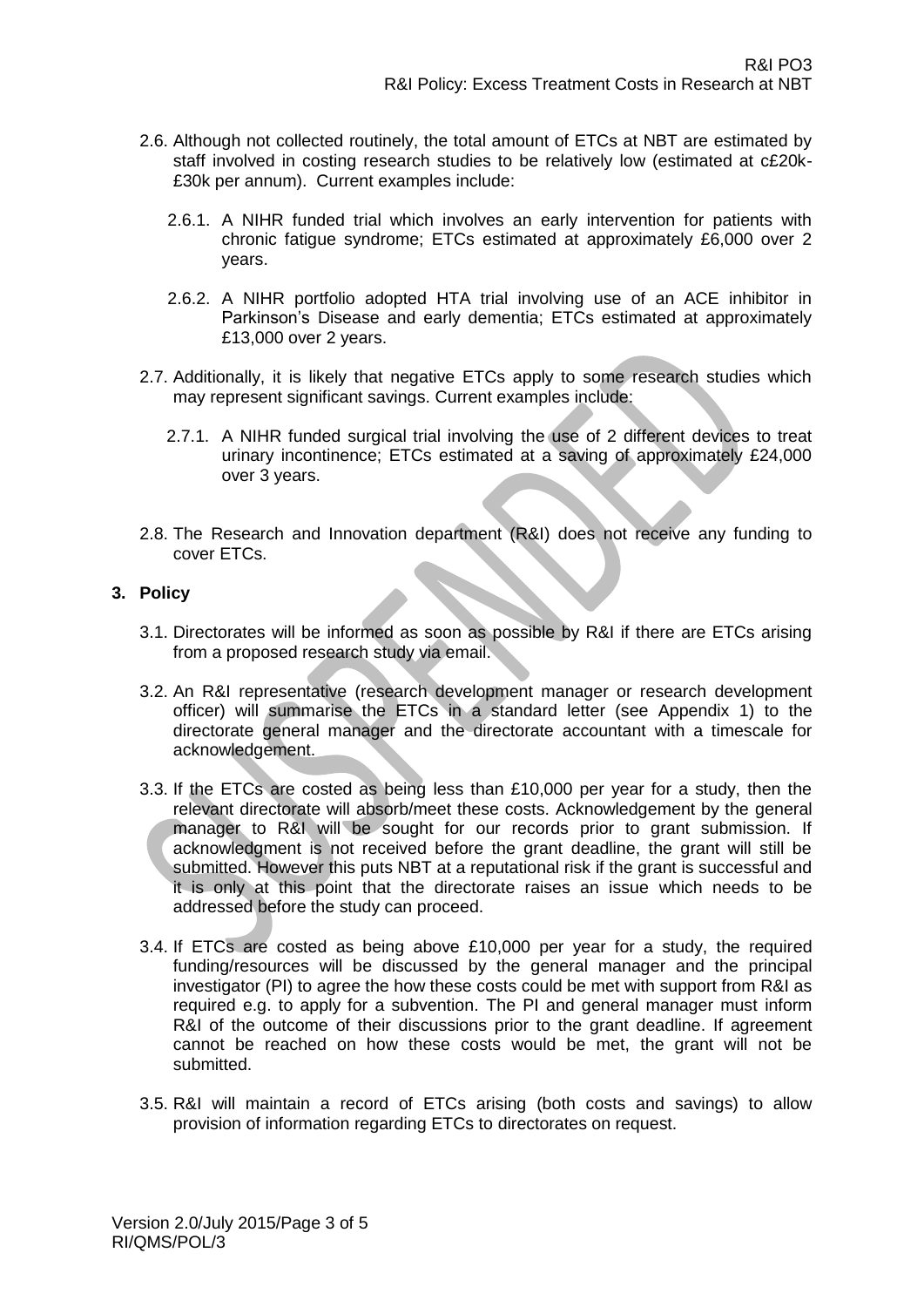## **Fig. 1 Procedure for Managing the Review and Sign-Off of Excess Treatment Costs**



\* If R&I do not receive acknowledgement from the GM prior to the deadline, the grant will still be submitted. However, this represents a reputational risk should the study be successful but an issue arises regarding the ETCs post award causing a delay to study set-up.

Version 2.0/July 2015/Page 4 of 5 RI/QMS/POL/3